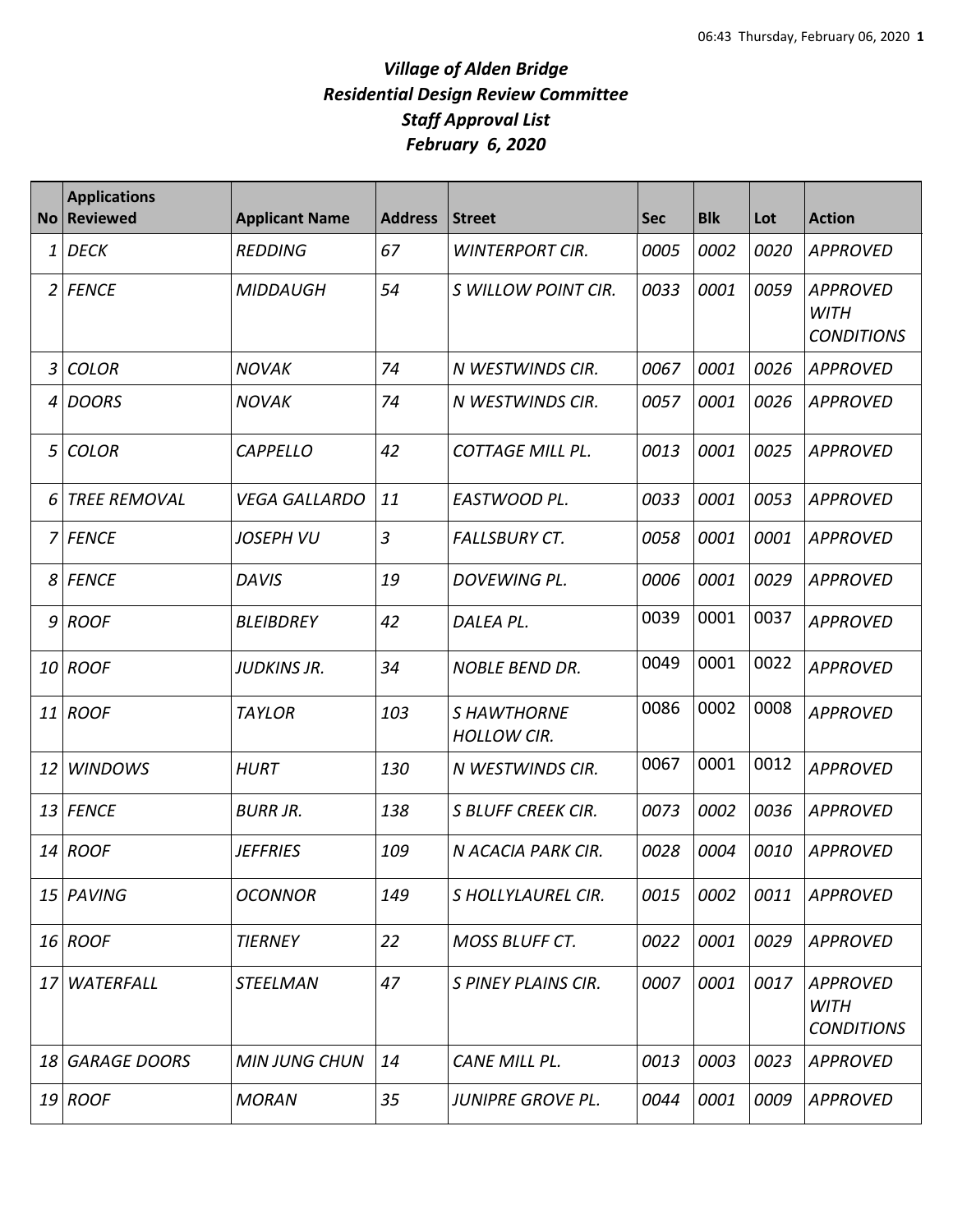| <b>No</b> | <b>Applications</b><br><b>Reviewed</b> | <b>Applicant Name</b> | <b>Address</b> | <b>Street</b>                 | <b>Sec</b> | <b>Blk</b> | Lot  | <b>Action</b>                                       |
|-----------|----------------------------------------|-----------------------|----------------|-------------------------------|------------|------------|------|-----------------------------------------------------|
| 20        | <b>FENCE</b>                           | <b>ROWE III</b>       | 31             | <b>WESTWINDS CIR.</b>         | 0067       | 0002       | 0004 | <b>APPROVED</b><br><b>WITH</b><br><b>CONDITIONS</b> |
| 21        | <b>DRIVEWAY</b>                        | <b>MILLER</b>         | 51             | E GREYWING CIR.               | 0006       | 0003       | 0050 | <b>APPROVED</b>                                     |
| 22        | <b>FENCE</b>                           | <b>THOMAS</b>         | 43             | N MANORCLIFF PL.              | 0063       | 0002       | 0043 | <b>APPROVED</b>                                     |
| 23        | <b>FENCE</b>                           | <b>CONRAD</b>         | 92             | <b>W SANDALBRANCH</b><br>CIR. | 0018       | 0001       | 0007 | <b>APPROVED</b>                                     |
| 24        | <b>FENCE</b>                           | <b>RHOADES</b>        | 31             | <b>CAMBORN PL.</b>            | 0086       | 0002       | 0046 | <b>APPROVED</b>                                     |
| 25        | <b>FENCE</b>                           | VADALA                | 22             | <b>CRESTED POINT PL.</b>      | 0037       | 0002       | 0029 | <b>APPROVED</b><br><b>WIT</b><br><b>CONDITIONS</b>  |
| 26        | <b>FENCE</b>                           | <b>HILL</b>           | 14             | E COTTAGE GREEN ST.           | 0035       | 0004       | 0004 | <b>APPROVED</b>                                     |
| 27        | <b>TREE REMOVAL</b>                    | <b>DAVIDSEN</b>       | 23             | SERENITY WOODS PL.            | 0013       | 0003       | 0013 | <b>APPROVED</b>                                     |
| 28        | <b>FENCE</b>                           | <b>HEINLE</b>         | 42             | <b>VALLEY MEAD PL.</b>        | 0076       | 0001       | 0036 | <b>APPROVED</b><br><b>WITH</b><br><b>CONDITIONS</b> |
| 29        | <b>FENCE</b>                           | <b>REPKA</b>          | $\overline{2}$ | <b>BLUFF CREEK PL.</b>        | 0073       | 0002       | 0001 | <b>APPROVED</b><br><b>WITH</b><br><b>CONDITIONS</b> |
| 30        | <b>FENCE</b>                           | <b>BAREFIELD</b>      | 39             | N MANORCLIFF PL.              | 0063       | 0002       | 0045 | <b>APPROVED</b>                                     |
|           | 31 FENCE                               | <b>BYRUM</b>          | 38             | ROCKLEDGE CT.                 | 0063       | 0002       | 0044 | <b>APPROVED</b><br><b>WITH</b><br><b>CONDITIONS</b> |
| 32        | <b>SPA</b>                             | <b>PRATTS</b>         | 26             | SHELLBARK PL.                 | 0058       | 0001       | 0056 | <b>APPROVED</b><br><b>WITH</b><br><b>CONDITIONS</b> |
|           | 33 FENCE                               | <b>SWANSON</b>        | 30             | <b>CRESTED POINT PL.</b>      | 0037       | 0002       | 0027 | <b>APPROVED</b><br><b>WITH</b><br><b>CONDITIONS</b> |
|           | 34 TREE REMOVAL                        | <b>WAGNER JR.</b>     | 40             | <b>SUNLOFT CT.</b>            | 0005       | 0003       | 0002 | <b>APPROVED</b>                                     |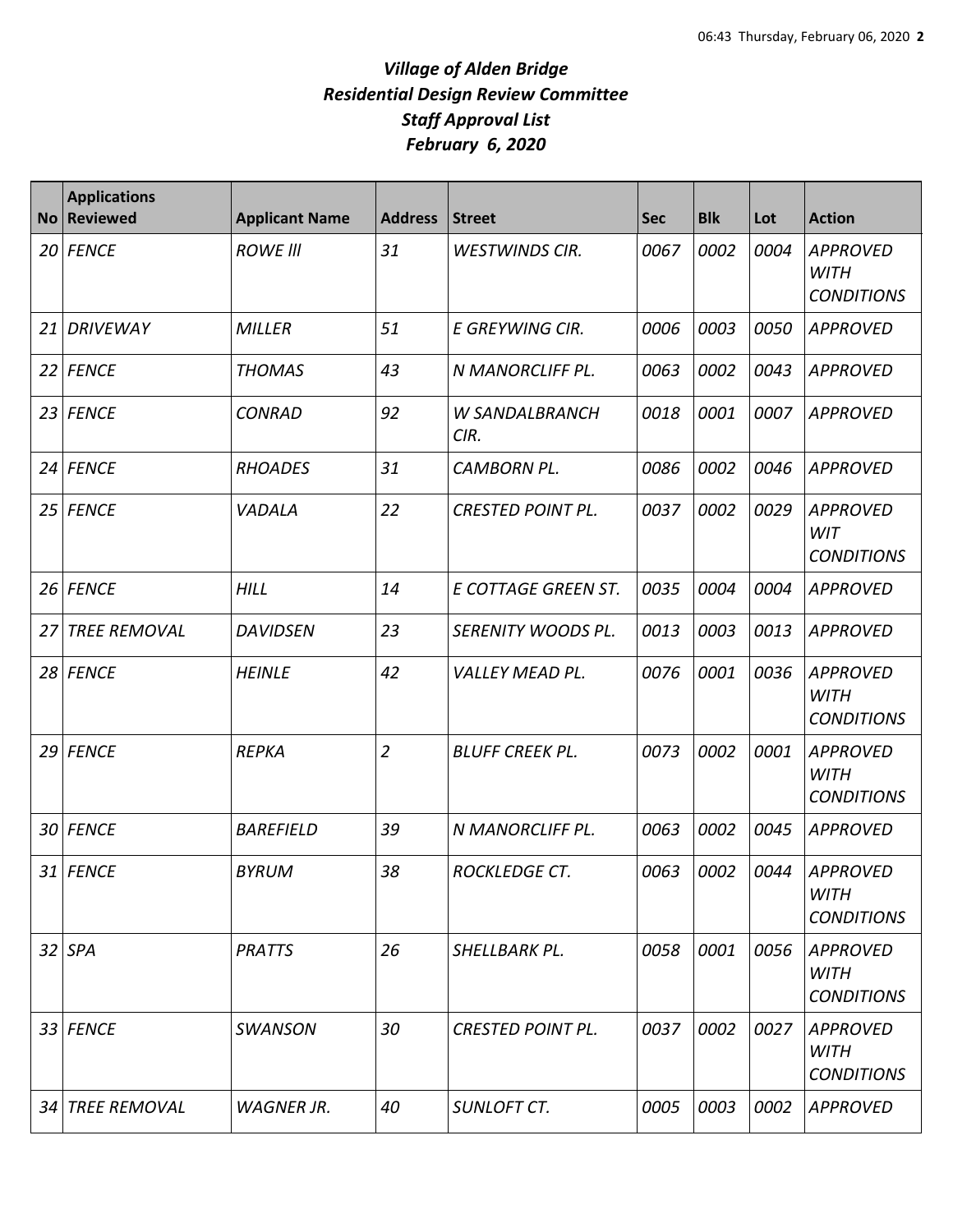| <b>No</b> | <b>Applications</b><br><b>Reviewed</b> | <b>Applicant Name</b>                                        | <b>Address</b>        | <b>Street</b>                           | <b>Sec</b> | <b>Blk</b> | Lot  | <b>Action</b>                                        |
|-----------|----------------------------------------|--------------------------------------------------------------|-----------------------|-----------------------------------------|------------|------------|------|------------------------------------------------------|
| 35        | <b>FENCE</b>                           | <b>SONNIER</b>                                               | 169                   | LINTON DOWNS PL.                        | 0034       | 0002       | 0019 | <b>APPROVED</b><br><b>WITH</b><br><b>CONDITIONS</b>  |
|           | 36 ROOFS                               | <b>PIPERS GREEN</b><br><b>TOWNHOME</b><br><b>ASSOCIATION</b> | <b>BLDG9</b><br>$-18$ | <b>PIPERS GREEN</b><br><b>TOWNHOMES</b> | 100        | 0000       | 0000 | <b>APPROVED</b>                                      |
| 37        | <b>FENCE</b>                           | <b>CHUN</b>                                                  | 14                    | <b>CANE MILL PL.</b>                    | 0013       | 0003       | 0023 | <b>APPROVED</b><br><b>WITH</b><br><b>CONDITIONS</b>  |
| 38        | <b>DRIVEWAY</b>                        | <b>VEGA GALLARDO</b>                                         | 11                    | EASTWOOD PL.                            | 0033       | 0001       | 0053 | <b>APPROVED</b>                                      |
| 39        | <b>COLOR</b>                           | <b>VEGA GALLARDO</b>                                         | 11                    | EASTWOOD PL.                            | 0033       | 0001       | 0053 | <b>APPROVED</b>                                      |
| 40        | <b>DECK</b>                            | <b>RYDALCH</b>                                               | 6                     | SILBAY PL.                              | 0030       | 0001       | 0052 | <b>APPPROVED</b>                                     |
| 41        | <b>ARBOR WITH SWING</b>                | <b>RYDALCH</b>                                               | 6                     | SILBAY PL.                              | 0030       | 0001       | 0052 | <b>APPPROVED</b>                                     |
| 42        | PAVING                                 | <b>RYDALCH</b>                                               | 6                     | SILBAY PL.                              | 0030       | 0001       | 0052 | <b>APPPROVED</b>                                     |
| 43        | <b>SCREEN ROOM</b>                     | <b>RYDALCH</b>                                               | 6                     | SILBAY PL.                              | 0030       | 0001       | 0052 | <b>APPPROVED</b><br><b>WITH</b><br><b>CONDITIONS</b> |
| 44        | <b>FENCE</b>                           | <b>RYDALCH</b>                                               | 6                     | SILBAY PL.                              | 0030       | 0001       | 0052 | <b>APPROVED</b><br><b>WITH</b><br><b>CONDITIONS</b>  |
| 45        | <b>FENCE</b>                           | <b>BREDEHOFT</b>                                             | 10                    | E COTTAGE GREEN ST.                     | 0035       | 0004       | 0003 | <b>APPROVED</b>                                      |
|           | 46 FENCE                               | <b>BALL</b>                                                  | 6                     | E COTTAGE GREEN ST.                     | 0035       | 0004       | 0002 | APPROVED                                             |
|           | 47 FENCE                               | <b>MAURER</b>                                                | 18                    | E COTTAGE GREEN ST.                     | 0035       | 0004       | 0005 | <b>APPROVED</b>                                      |
|           | 48 FENCE                               | <b>RICHARDS</b>                                              | 22                    | E COTTAGE GREEN ST.                     | 0035       | 0004       | 0006 | <b>APPROVED</b>                                      |
|           | $49$ FENCE                             | <b>HILL</b>                                                  | 14                    | E COTTAGE GREEN ST.                     | 0035       | 0004       | 0004 | <b>APPROVED</b>                                      |
| 50        | STORAGE UNIT                           | <b>BROMLEY</b>                                               | 74                    | <b>SHAWTHORNE</b><br><b>HOLLOW CIR.</b> | 0086       | 0001       | 0068 | <b>APPROVED</b>                                      |
| 51        | <b>TREE REMOVAL</b>                    | <b>MEHRABIAN</b>                                             | 30                    | <b>GLADE BANK PL.</b>                   | 0006       | 0003       | 0035 | <b>APPROVED</b>                                      |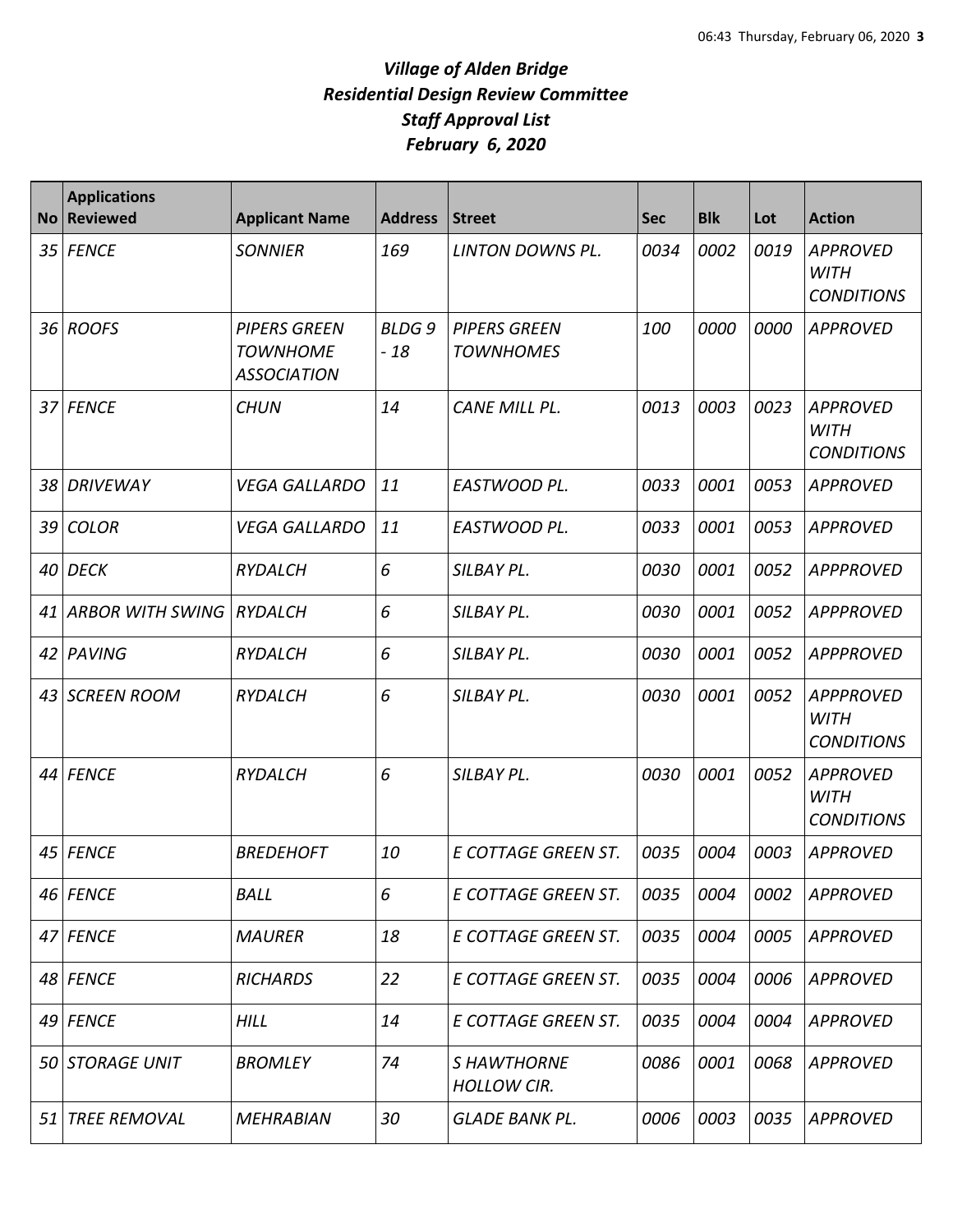| <b>No</b> | <b>Applications</b><br><b>Reviewed</b> | <b>Applicant Name</b> | <b>Address</b> | <b>Street</b>                           | <b>Sec</b> | <b>Blk</b> | Lot  | <b>Action</b>                                       |
|-----------|----------------------------------------|-----------------------|----------------|-----------------------------------------|------------|------------|------|-----------------------------------------------------|
|           | 52 PERGOLA                             | <b>OKULLO</b>         | $\overline{7}$ | OWLS COVE PL.                           | 0006       | 0004       | 0020 | <b>APPROVED</b><br><b>WITH</b><br><b>CONDITIONS</b> |
|           | 53 SUMMER KITCHEN                      | OKULLO                | $\overline{7}$ | OWLS COVE PL.                           | 0006       | 0004       | 0020 | <b>APPROVED</b><br><b>WITH</b><br><b>CONDITIONS</b> |
|           | 54 FENCE                               | <b>SCHOFF</b>         | 11             | VISTA MILL PL.                          | 0011       | 0001       | 0033 | <b>APPROVED</b><br><b>WITH</b><br><b>CONDITIONS</b> |
| 55        | <b>POOL</b>                            | <b>BUSSANICH</b>      | 210            | PALE SAGE CT.                           | 0059       | 0001       | 0001 | <b>APPROVED</b><br><b>WITH</b><br><b>CONDITIONS</b> |
| 56        | <b>TREE REMOVAL</b>                    | <b>BUSSANICH</b>      | 210            | PALE SAGE CT.                           | 0059       | 0001       | 0001 | <b>APPROVED</b><br><b>WITH</b><br><b>CONDITIONS</b> |
|           | 57 PATIO COVER                         | <b>BROMLEY</b>        | 74             | <b>SHAWTHORNE</b><br><b>HOLLOW CIR.</b> | 0086       | 0001       | 0068 | <b>APPROVED</b><br><b>WITH</b><br><b>CONDITIONS</b> |
|           | 58 ROOM ADDITION                       | <b>STEELMAN</b>       | 47             | S PINEY PLAINS CIR.                     | 0007       | 0001       | 0017 | <b>APPROVED</b><br><b>WITH</b><br><b>CONDITONS</b>  |
| 59        | <b>SOLAR PANELS</b>                    | <b>NOUVAL</b>         | 91             | N CRISP MORNING CIR.                    | 0093       | 0001       | 0094 | <b>APPROVED</b><br><b>WITH</b><br><b>CONDITIONS</b> |
|           | 60 ROOF                                | <b>IRISH</b>          | 31             | E SUNDANCE CIR.                         | 0059       | 0003       | 0066 | APPROVED                                            |
|           | 61 FENCE                               | <b>VAN BOOVEN</b>     | 6              | <b>MUSGROVE PL.</b>                     | 0078       | 0001       | 0065 | <b>APPROVED</b>                                     |
|           | 62 TREE REMOVAL                        | BERRY                 | 47             | <b>BUTTERFLY BRANCH</b><br>PL.          | 0052       | 0002       | 0036 | APPROVED<br>WITH<br><b>CONDITIONS</b>               |
|           | 63 DRIVEWAY                            | DELACOTERA            | 35             | <b>SARBOR DR.</b>                       | 0010       | 0002       | 0009 | <b>APPROVED</b>                                     |
|           | 64 COLOR                               | <b>MIELKE</b>         | 10             | EGAN LAKE PL.                           | 0036       | 0010       | 0017 | <b>APPROVED</b>                                     |
|           | 65 COLOR                               | <b>CROWELL</b>        | 30             | FREESTONE PL.                           | 0049       | 0001       | 0037 | APPROVED                                            |